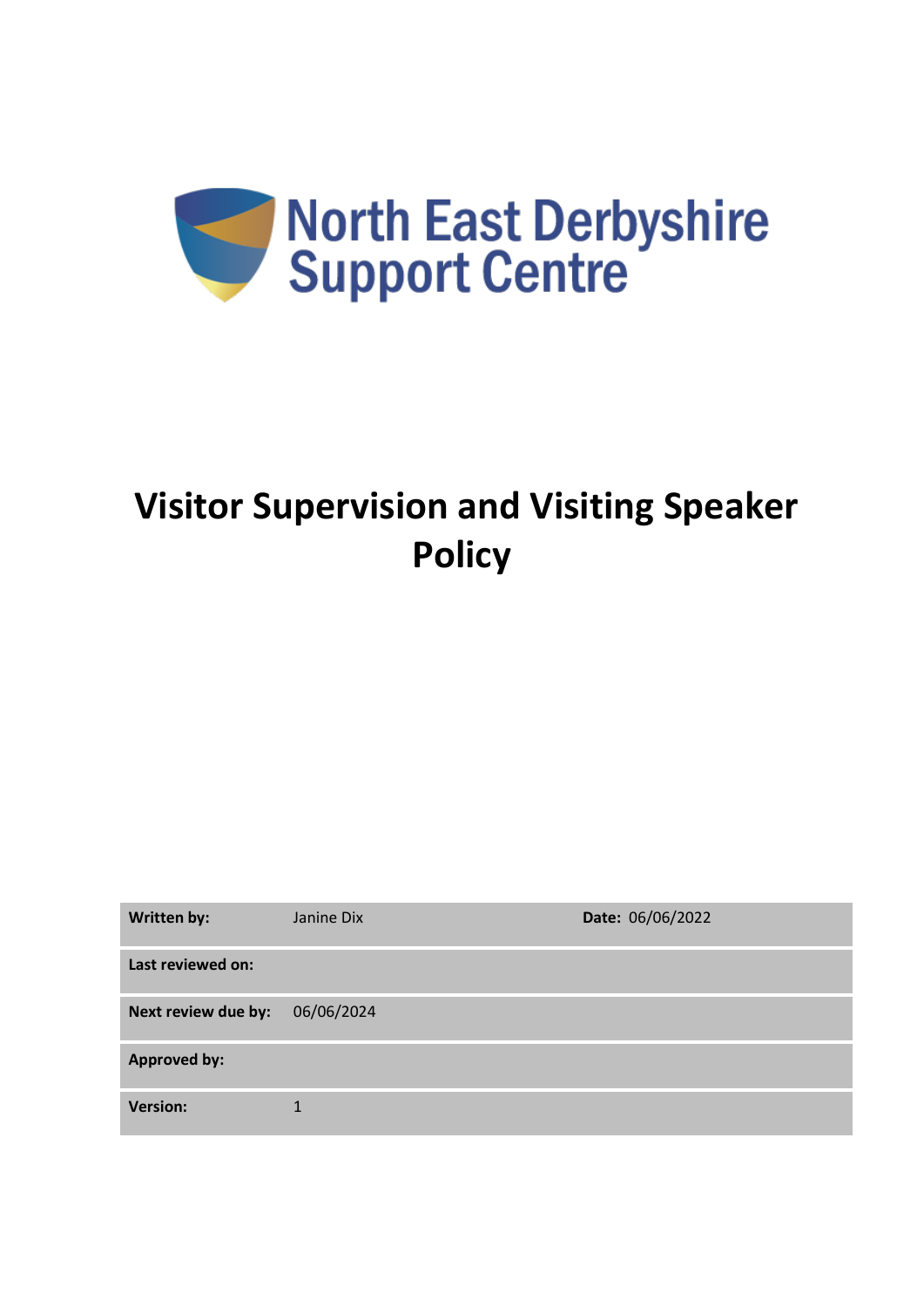## **Aim**

Our academy will have external visitors and visiting speakers to sites throughout the year. Visiting speakers may be from the wider community to give talks to enrich pupils' experience of academy life. They may also provide pupils with information that helps them make decisions at different phases of their education, widen their understanding of world and global issues and provide motivational inspiration through the sharing of a speaker's experience. Staff appreciate the time and effort that visiting speakers put into their presentations and value the positive impact it has on the pupils. This policy provides clear guidance to staff about safeguarding procedures that should be followed before inviting visitors to site, and whilst external visitors are present on site.

### **Academy Responsibility**

Our responsibility is to ensure that we safeguard our staff and pupils at all times and have clear procedures in place for when external people are invited onto sites. All staff should be familiar with the guidelines in this policy to ensure that they can safeguard themselves and pupils at all times.

The purpose of this policy is to set out the academy's legal obligations when using visiting speakers and to set out the standards of behaviour expected from these speakers. This policy has been produced with regard to the Government's Prevent Duty guidance and our wider safeguarding obligations.

The "Prevent" statutory guidance (The Prevent Duty: Departmental advice for schools and childcare providers", DfE, June 2015) (https://www.gov.uk/government/publications/prevent-duty-guidance) requires schools to have clear protocols for ensuring that any visiting speakers whether invited by staff or pupils, are suitable and appropriately supervised.

## **Protocol for site visitors**

Keeping Children safe in Education does not outline specific requirements for visitor protocols. However, a Headteacher must have clear processes for identifying and supervising visitors to ensure appropriate safeguarding measures are in place. Schools are able to use their professional judgement to decide what is necessary. All academy staff should follow the following procedures.

Prior to an organised visitor arriving:

- The staff member who has organised the visit should alert office staff to be ready for their arrival with expected arrival time
- Have a room prepared and space organised for the visit if required
- Other colleagues should be aware of where the meeting will take place, who the external visitor is and the purpose of the meeting.

We will require all visitors to:

- Only use the designated visitor entrance
- Sign in, giving their name, organisation, who they are visiting and car registration (if applicable)
- Read the safeguarding information when signing in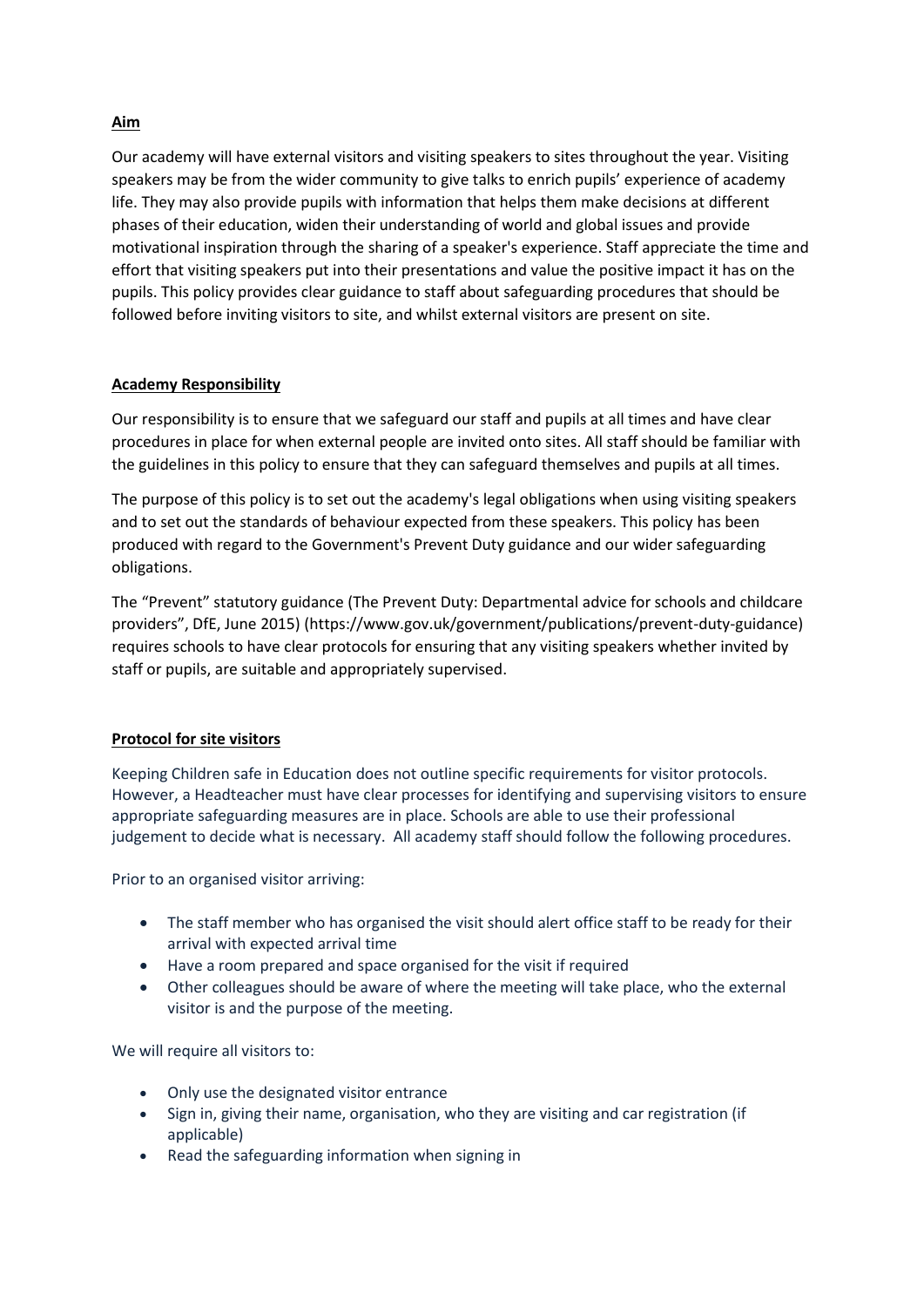- Be escorted to their point of contact, or their point of contact will collect them from reception
- Wear a visitors ID badge provided by our academy upon arrival throughout the visit and return this when signing out
- If the visitor is a regular visitor to site such as a commissioned intervention such as Think for the Future and they are required to work alone with pupils unsupervised at times, then evidence of their DBS will need to be provided. Once this is provided, they will be allocated a green lanyard
- Visitors who have not provided DBS evidence should not work with pupils unsupervised at any time or be left unsupervised in the building. Such visitors will be allocated a red lanyard.

#### **If staff come across an unidentified visitor**

Staff should always be alert to unidentified visitors on site and approach with caution to ask their identity, especially if not wearing an ID badge from our academy. Staff should be able to alert reception or a member of the senior leadership team when any visitor without a badge is found on a site.

While it is reasonable for schools to expect staff to approach unidentified visitors, they should be careful not to place staff in danger. This might mean that staff do not approach visitors alone, or that they alert the senior leadership team (or other relevant person) before approaching the visitor.

#### **Procedures whilst external visitors are on site:**

Most external visitors should not be left unsupervised to wander around the building alone. There may be exceptions to this such as when building works or surveys are being carried out by contracted companies.

Parents, visiting speakers or other non academy professionals should not be left unsupervised in the building at any time. They should be allocated a red lanyard. It should be made clear to visitors where toileting facilities are located, if these are required, and they should be escorted through the site at all times. Visitors should not be given access to site keys or fobs at any time.

Visitors should be escorted to the office to sign out and observed leaving the building after the meeting has finished.

If there are any concerns about a visitor's behaviour at any time during their visit, staff should contact a member of SLT for guidance, or if possible and appropriate, escort the visitor to the exit. If a visitor is behaving inappropriately and they will not leave the site, the police should be called. Pupils should be kept safe at all times and in another room to the visitor. Staff should prioritise the safeguarding of the pupils and themselves.

#### **Protocol for invited external speakers**

The protocols are:

• All requests for visiting speakers must be approved by a member of the SLT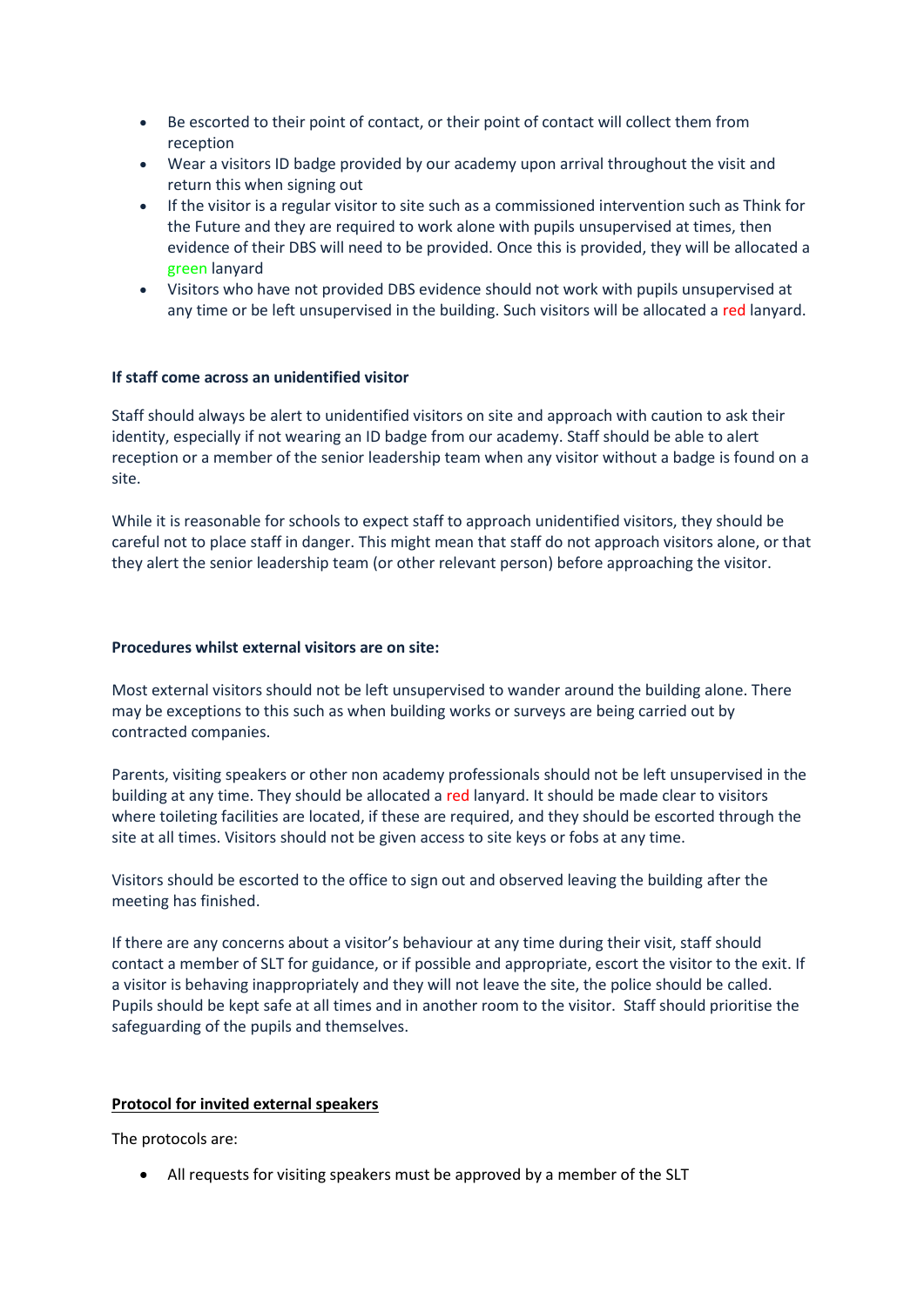- All visiting speakers are given a named contact at the academy
- All visiting speakers must provide photo ID upon arrival on site and are given a visitor's badge, which they are expected to wear throughout visits. They will be allocated a red lanyard.
- All visiting speakers are accompanied by an academy member of staff during their visit and they are not left unsupervised with pupils at any time
- A record of all visiting speakers is kept on site detailing name of the visiting speaker, the date of their visit, the pupil group addressed, the purpose of the visit, the member of staff requesting the visiting speaker and any relevant accompanying information.
- The visiting speaker must share the aims and objectives of their presentation with the staff member that requested the visit, to ensure it is appropriate to the age and maturity of the pupils and does not undermine British values or the ethos and values of the academy
- The staff member requesting the visit must conduct a reasonable level of research on the person/organisation to best establish whether they have demonstrated extreme views/actions and present any level of risk. Presentations and resources etc should be sent to the staff that requested the visit in advance.
- In the unlikely event that the talk/presentation does not meet with the expected requirements, academyC staff have the right and responsibility to interrupt and/or stop a presentation.
- The staff member that organised the visit will conduct a post-event evaluation of how the visit met the needs of our pupils
- All visiting speakers will be required to sign the 'Agreement and Guidelines for Visiting Speakers' form as acceptance of the academy's Terms and Conditions (Appendix 1)

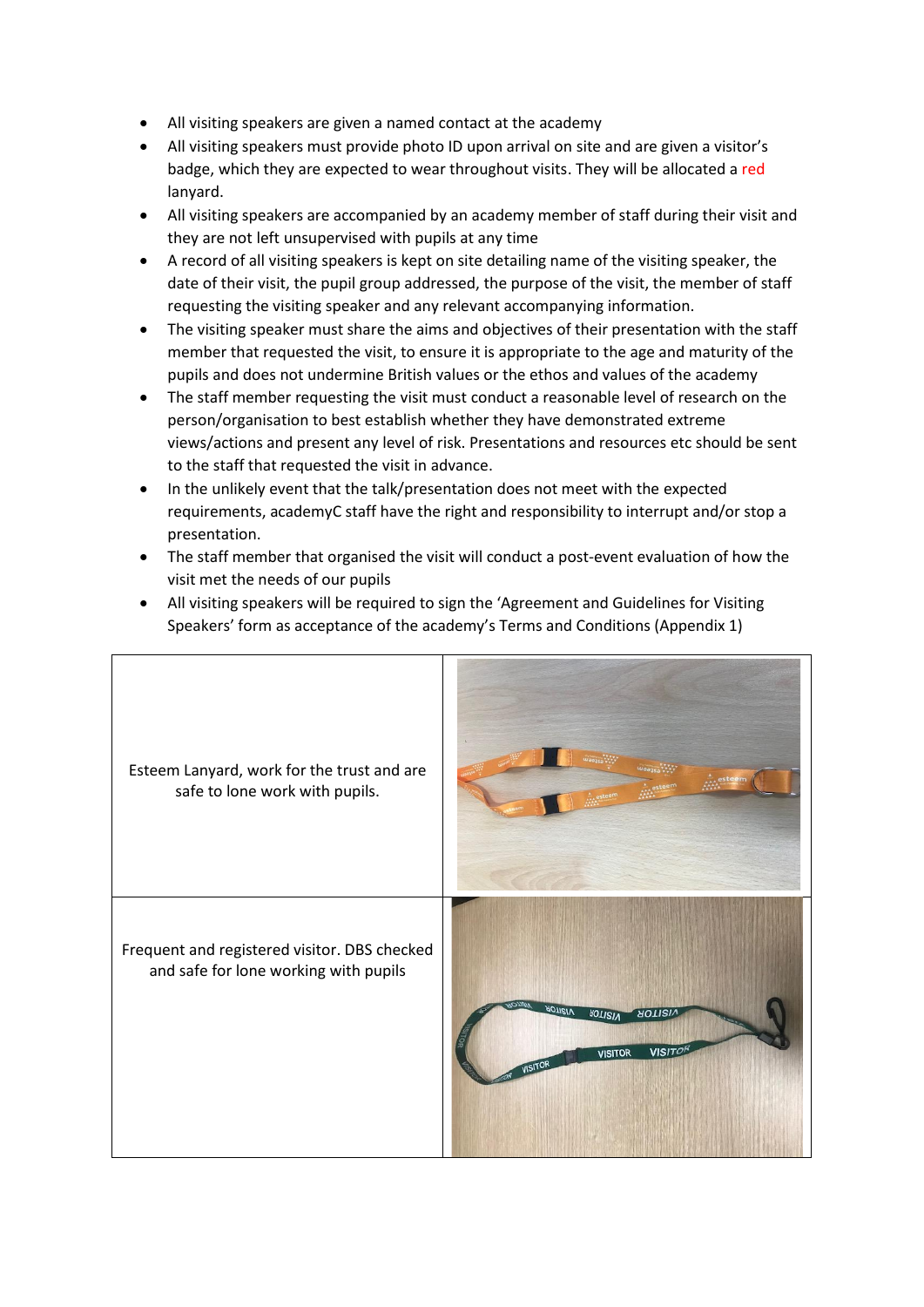